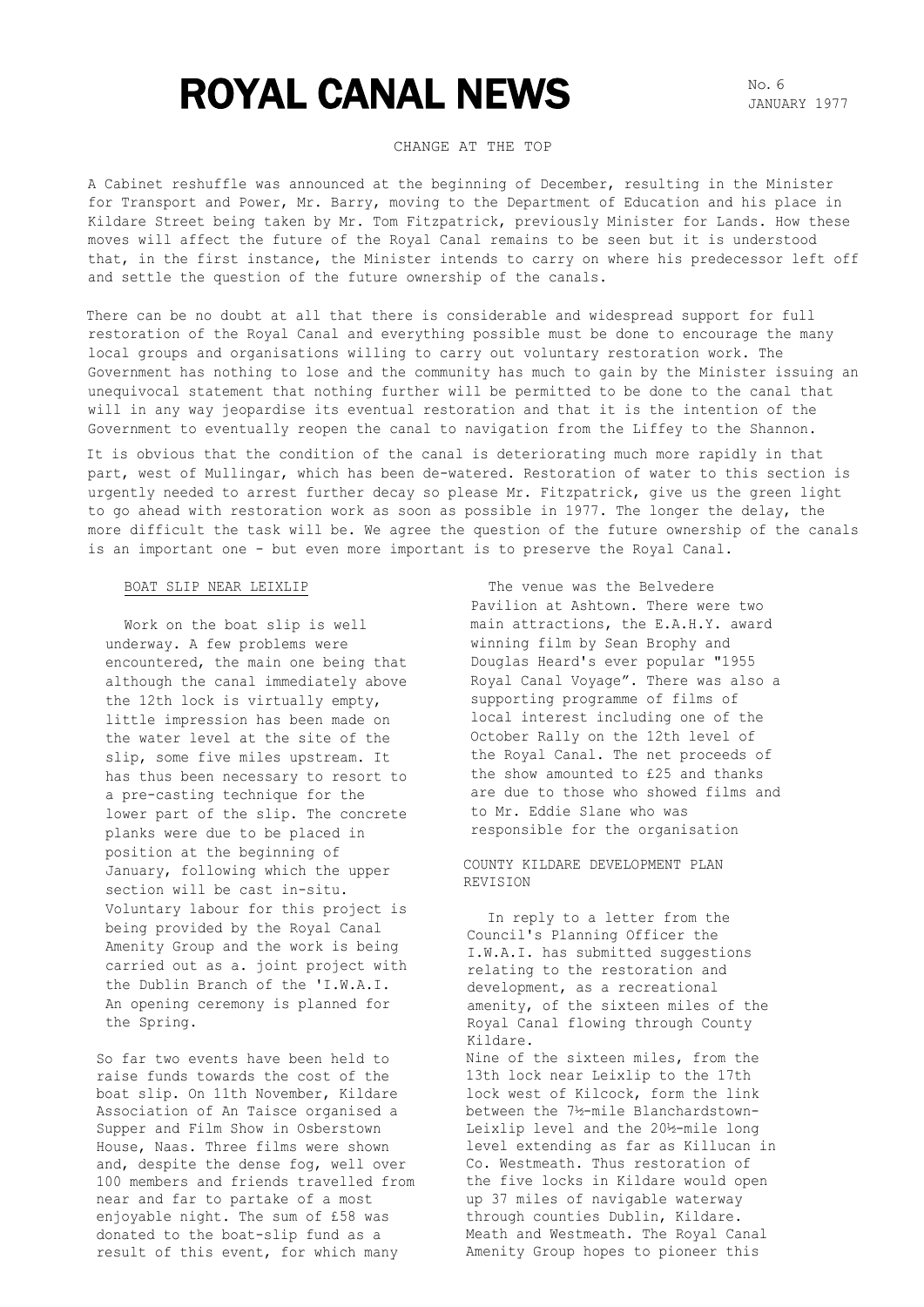#### KILLASHEE

Longford County Council has forwarded to the I.W.A.I. plans of a new bridge to be built across the Royal Canal immediately below the 43rd lock, replacing the existing bridge on the Longford to Roscommon road, and has asked for the Association's comments on the plans.

The County Engineer suggests that the proposed bridge would allow for future navigation on this section of the canal but the I.W.A.I. is certainly not happy that this is so, principally because the new bridge would appear to be considerably lower than the existing bridge. This means that the 10' 0" headroom to be allowed under the new bridge can only be achieved by lowering the water level of the canal. This, in its turn, reduces the depth of water to a bare 3' 0", which is certainly insufficient for navigation which requires a minimum of 4' 6".

These comments have been sent to the County Engineer, with a request for further information and a reply is awaited

#### DUBLIN - ROYAL CANAL WATER RATS

On 6th and 20th November the Water Rats held two further mammoth clean-ups, concentrating on the lock at Cross Guns and the stretch to Shandon Lock. The a3sistance of the Corporation Cleansing Department trucks proved invaluable as an incredible amount of rubbish was removed including two and a half cars, a bird cage, a cooker, bicycles and tricycles, numerous tyres and a telegraph pole.

Less strenuous activities over the festive season included carol singing around Claremount Court by a group of musical Rats who by their efforts collected £25, and a treasure hunt along the banks of the canal in which a hardy band of stalwarts participated despite the wet and freezing conditions.

A comprehensive programme of "clear-outs" and money-raising schemes is planned and there are hopes that activities in 1977 will bring a new look to the Royal Canal both above and below the water line.

### ROYAL CANAL AMENITY GROUP NEWS

Towpath clearance Mr. A.H.Pilgrim, Clonsilla has kindly lent the group an "Allen Scythe" to help with this work. Dublin County Council has also sanctioned an amenity grant to meet 50% of the cost of further mechanical aids which the Group intends to purchase in 1977. Members are concentrating their attention once again on the section between Talbot and Granard bridges (between Castleknock and Blanchardstown) and will then move westwards, trimming back the past season's growth of brambles, etc. as they go. The stretch between the 10th and 11th locks at Ashtown is also to be trimmed back again over the next few weeks.

#### Nature trail

All the numbered posts have been replaced and the trail fully reinstated. The Nature Trail and Towpath Guide (Ashtown – Blanchardstown - Castleknock) is on sale at: Castleknock Post Office, Cash Stores Clonsilla, Ginnell's Blanchardstown and the Half Way House Ashtown.

#### 13th Lock Restoration

The 13th lock, between Leixlip and Maynooth, separates the 7½-mile Blanchardstown level from the 4-mile Maynooth level. Restoration of this lock would enable the I.W.A.I. Water Bus "Clonskeagh" to operate in and out of Maynooth Harbour and would, it is hoped, prove a great stimulus to the re-development of the Harbour area in Maynooth as an amenity area. The tail gates of the lock are in reasonably good condition but the breast gates require considerable attention. This is particularly true of the south breast gate which looks as if it is ready to fall asunder if an attempt were made to open it. C.I.E. does not have the resources to build a new gate but has provided the Group with the necessary plans and measurements and is agreeable to restoration work being done by members. The Group has decided that the restoration of this lock should be attempted as a pilot project and, if successful, further lock restoration work will follow. As with nearly all the Royal Canal locks, the masonry is in excellent order and it is only the gates and the racks that need attention.